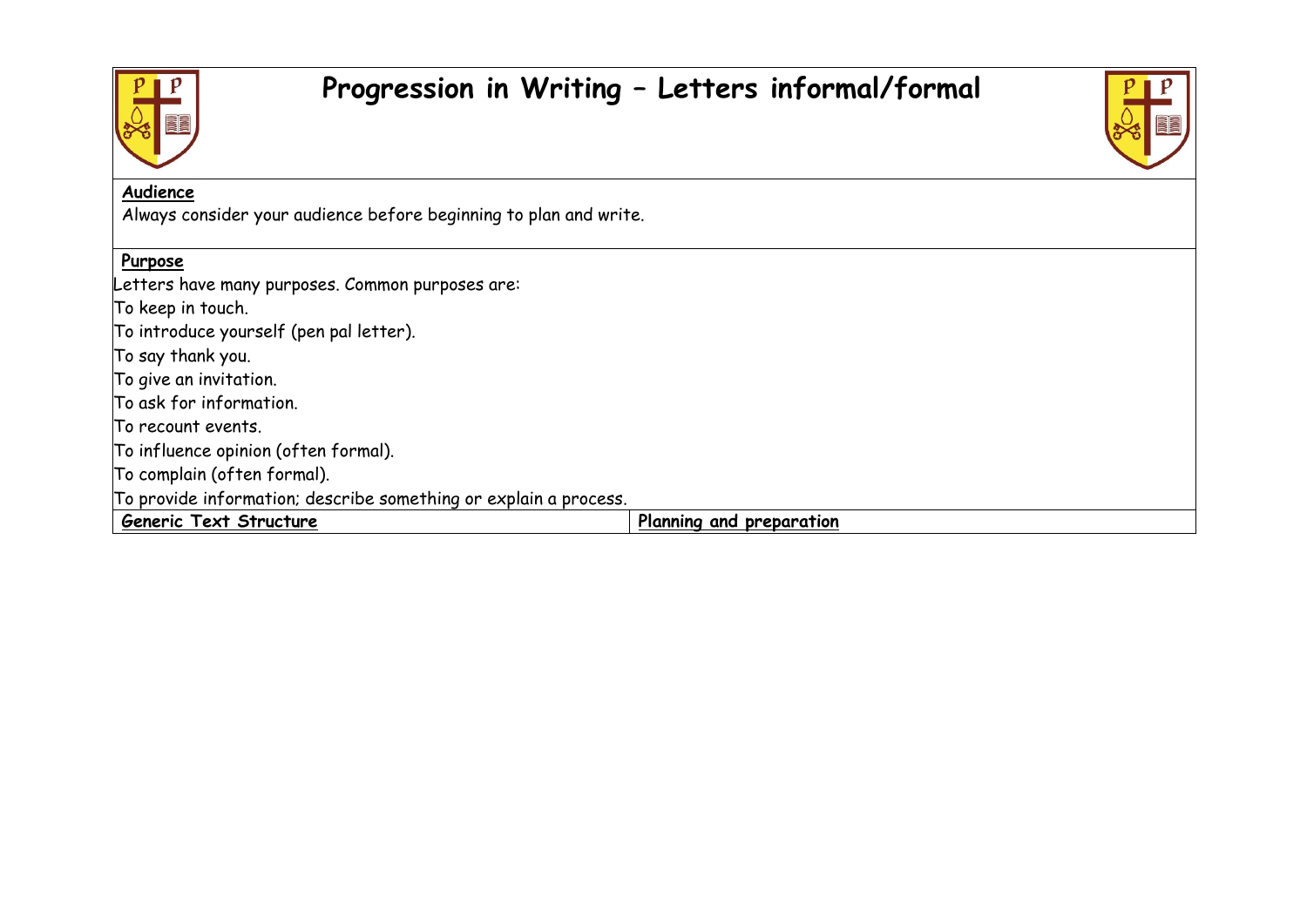| • See below     | $\bullet$ Consider using a script so that children can orally rehearse<br>and memorise language conventions before independent<br>writing. Particularly useful for formal letter writing.<br>$\bullet$ Opportunities for children to orally rehearse language e.g.<br>giving a speech or persuading the class, particularly important<br>in formal letter writing.<br>$\bullet$ Use of drama structures to develop for and against ideas.<br>E.g. a class debate. Especially useful for formal letter writing. |
|-----------------|----------------------------------------------------------------------------------------------------------------------------------------------------------------------------------------------------------------------------------------------------------------------------------------------------------------------------------------------------------------------------------------------------------------------------------------------------------------------------------------------------------------|
| Progression in  |                                                                                                                                                                                                                                                                                                                                                                                                                                                                                                                |
|                 | skills                                                                                                                                                                                                                                                                                                                                                                                                                                                                                                         |
| <b>EYFS</b>     | Start with 'dear' can be given                                                                                                                                                                                                                                                                                                                                                                                                                                                                                 |
|                 | <b>End with 'from'</b>                                                                                                                                                                                                                                                                                                                                                                                                                                                                                         |
|                 | • Usually written in first person 'I'                                                                                                                                                                                                                                                                                                                                                                                                                                                                          |
| K <sub>S1</sub> | Senders address at the top right                                                                                                                                                                                                                                                                                                                                                                                                                                                                               |
|                 | • Use a greeting                                                                                                                                                                                                                                                                                                                                                                                                                                                                                               |
|                 | • Specific names people, places, things (proper nouns)                                                                                                                                                                                                                                                                                                                                                                                                                                                         |
|                 | · Informal ending e.g. 'best wishes' etc.                                                                                                                                                                                                                                                                                                                                                                                                                                                                      |
|                 | $\bullet$ Chatty tone: Contracted forms of words e.g. can't won't etc.                                                                                                                                                                                                                                                                                                                                                                                                                                         |
|                 | Questions and exclamations2 Informal connectives, as in everyday                                                                                                                                                                                                                                                                                                                                                                                                                                               |
|                 | speech e.g. and/ because/ so. Can also be used as openers.                                                                                                                                                                                                                                                                                                                                                                                                                                                     |
|                 | Possible text structure:                                                                                                                                                                                                                                                                                                                                                                                                                                                                                       |
|                 | <b>Introduction</b>                                                                                                                                                                                                                                                                                                                                                                                                                                                                                            |

**Main body** 

Include greeting and explain why you are writing.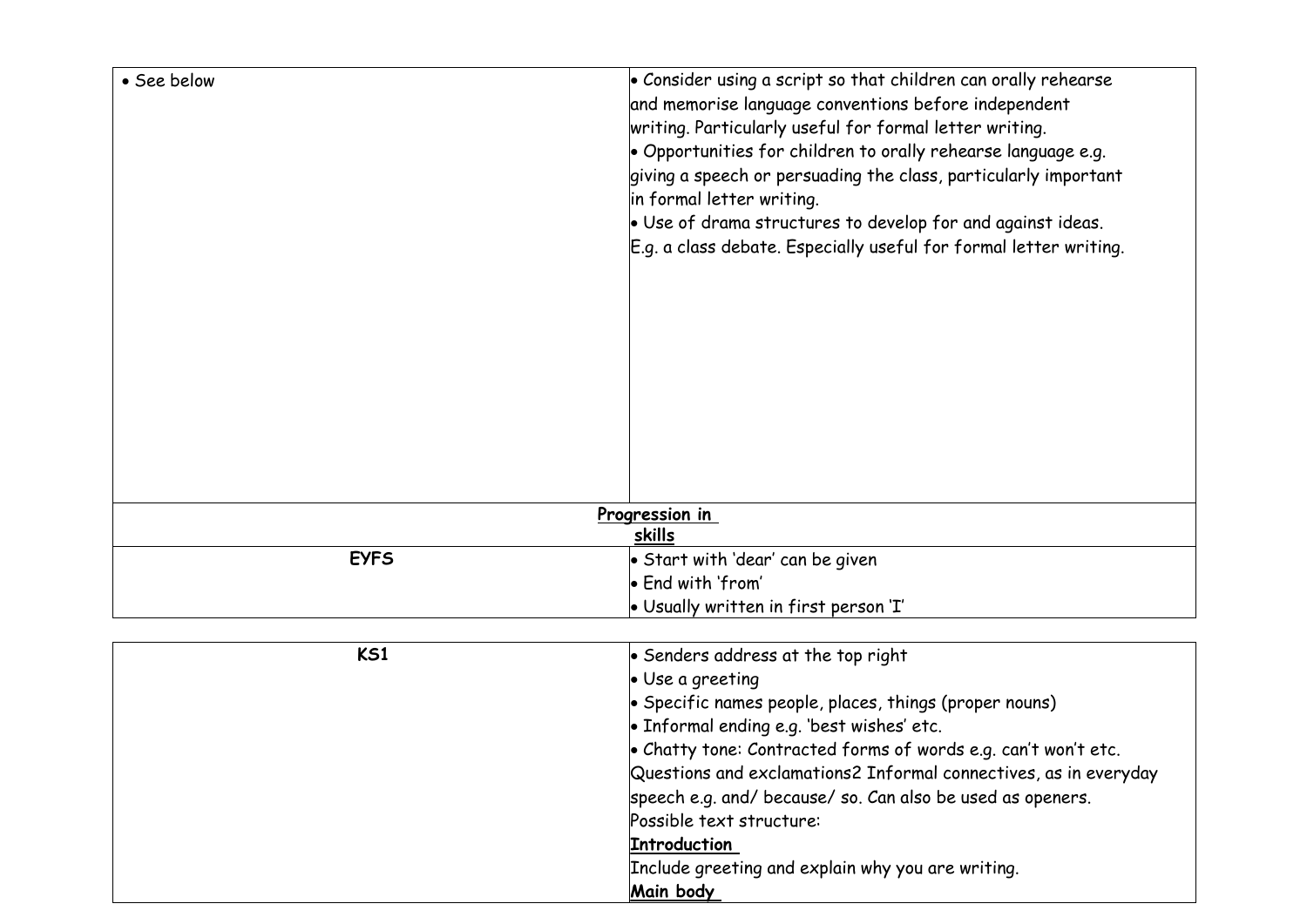|      | Write in detail about the subject.                                              |
|------|---------------------------------------------------------------------------------|
|      | Conclusion                                                                      |
|      | What did you think about the subject? Closing line e.g. I hope to see           |
|      | you soon.                                                                       |
| LKS2 | • Date underneath the address                                                   |
|      | · Informal language                                                             |
|      | · Paragraphs to organise ideas                                                  |
|      | $\bullet$ Chatty tone: Lively use of language e.g. 'powerful' verbs, adjectives |
|      | and adverbs. 'Asides' (anecdotes and comments in brackets)                      |
|      | Conversational openers e.g. Anyway, /By the way, /After all,                    |
|      | Exaggerations (hyperbole)                                                       |
|      | Possible text structure:                                                        |
|      | <b>Introduction</b>                                                             |
|      | Include greeting and explain why you are writing                                |
|      | Main body                                                                       |
|      | Different paragraphs with elaboration.                                          |
|      | <b>Conclusion</b>                                                               |
|      | What did you think about the subject? Closing line e.g. I hope to see           |
|      | you soon.                                                                       |
|      |                                                                                 |
|      |                                                                                 |
|      |                                                                                 |
|      |                                                                                 |
|      |                                                                                 |
|      |                                                                                 |
|      |                                                                                 |
|      |                                                                                 |
|      |                                                                                 |
|      |                                                                                 |